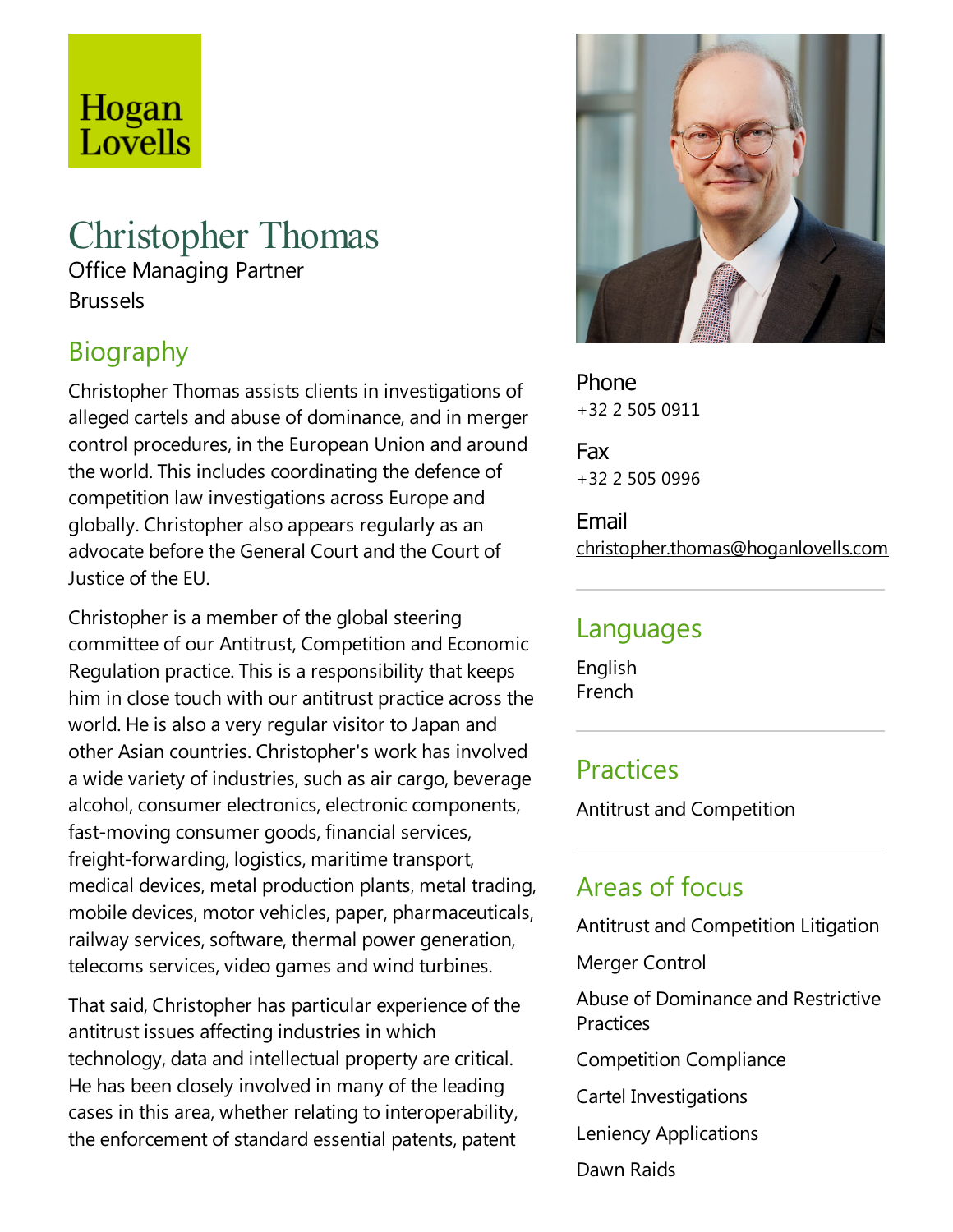ambush, geo-blocking, performing rights licensing, digital advertising, online search, privacy, platforms, anti-piracy TPMs or any number of other issues.

#### Representative experience

Acting for Google in the CMA's investigation of Google's Privacy Sandbox proposals to remove thirdparty cookies on Chrome and develop privacy-centric alternatives to support digital advertising.

Advising implementers of standards such as GPRS, EDGE, UMTS, HSPA,LTE, AMR-WB, H.264, HEVC,xDSL and WiFi on licence negotiations and litigation across Europe, as well as in arbitration claims.

Securing merger approvals around the world for the creation of Primetals Technologies, integrating the metal production plant building businesses of Mitsubishi Heavy Industries and Siemens.

Acting for Google in proceedings before the Court of Justice of the EU challenging the European Commission's Google Shopping decision.

Defending a Japanese electronic component manufacturer in the European Commission's capacitors cartel investigation, as well as before the General Court of the FU.

Acting in the Baltic Rail case before the European Commission, securing the reconstruction of the railway track between the complainant's refinery in Lithuania and Latvian ports.

Acting for Novell in the European Commission proceedings against Microsoft for abusing its dominance by restricting server interoperability, and intervening before the EU General Court.

## Awards and rankings

Competition: EU - Belgium, Chambers Global, 2022

## Latest thinking and events

Agency Investigations

## Education and admissions

## Education

LL.M., College of Europe

M.A., University of Cambridge

#### Bar admissions and qualifications

Solicitor, England and Wales Brussels